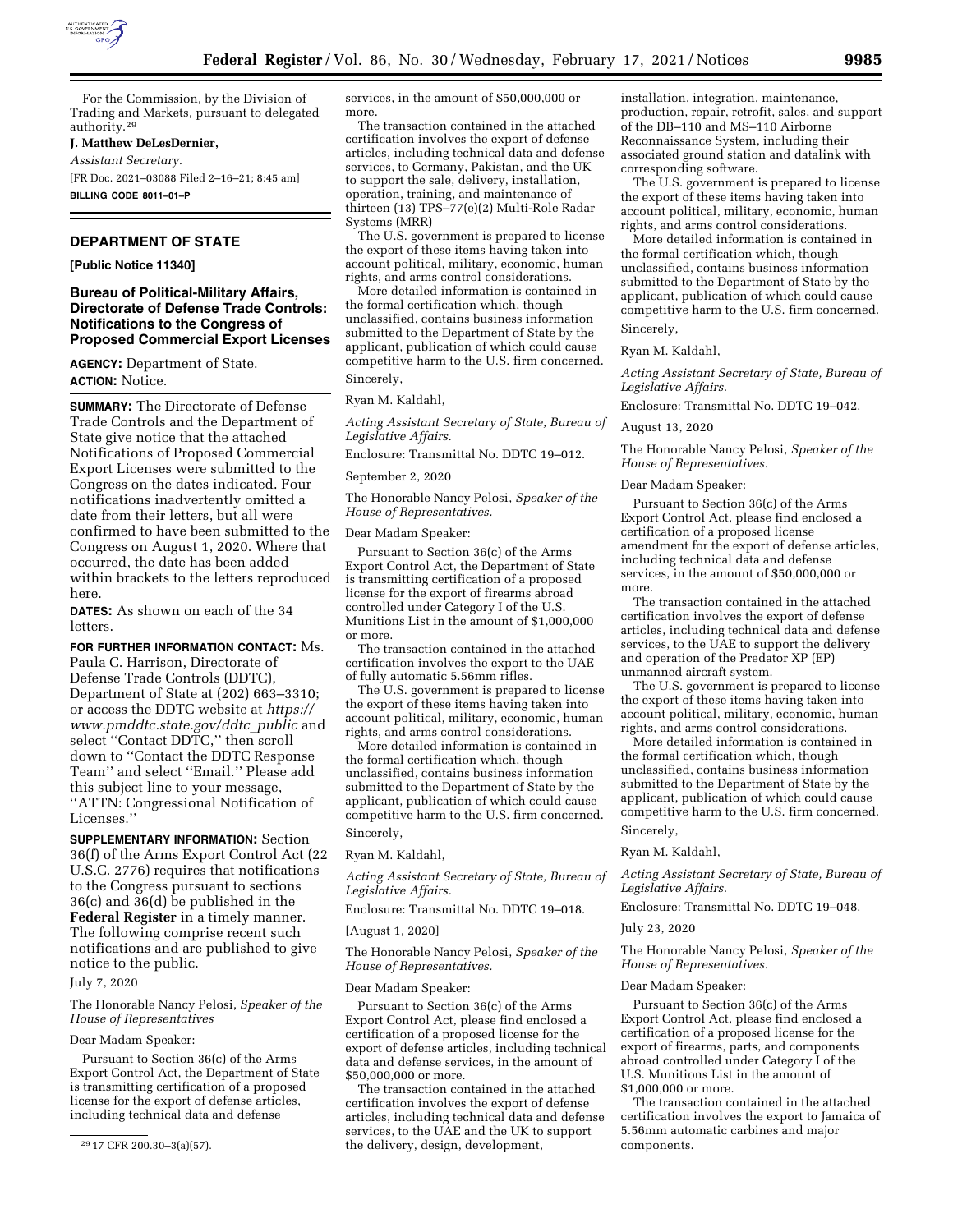The U.S. government is prepared to license the export of these items having taken into account political, military, economic, human rights, and arms control considerations.

More detailed information is contained in the formal certification which, though unclassified, contains business information submitted to the Department of State by the applicant, publication of which could cause competitive harm to the U.S. firm concerned. Sincerely,

#### Ryan M. Kaldahl,

*Acting Assistant Secretary of State, Bureau of Legislative Affairs.* 

Enclosure: Transmittal No. DDTC 19–104.

July 23, 2020

The Honorable Nancy Pelosi, *Speaker of the House of Representatives.* 

# Dear Madam Speaker:

Pursuant to Section 36(c) of the Arms Export Control Act, please find enclosed a certification of a proposed license for the export of defense articles, including technical data and defense services, in the amount of \$50,000,000 or more.

The transaction contained in the attached certification involves the export of defense articles, including technical data and defense services, to Australia, Austria, Finland, Germany, Norway, and Qatar to support the survey, integration, testing, installation, operation, training, repair, demonstration, and maintenance of the National Advanced Surface to Air Missile System (NASAMS).

The U.S. government is prepared to license the export of these items having taken into account political, military, economic, human rights, and arms control considerations.

More detailed information is contained in the formal certification which, though unclassified, contains business information submitted to the Department of State by the applicant, publication of which could cause competitive harm to the U.S. firm concerned. Sincerely,

Ryan M. Kaldahl,

*Acting Assistant Secretary of State, Bureau of Legislative Affairs.* 

Enclosure: Transmittal No. DDTC 19–106.

# July 8, 2020

The Honorable Nancy Pelosi, *Speaker of the House of Representatives.* 

### Dear Madam Speaker:

Pursuant to Section 36(c) of the Arms Export Control Act, please find enclosed a certification of a proposed license for the export of defense articles, including technical data and defense services, in the amount of \$100,000,000 or more.

The transaction contained in the attached certification involves the export of defense articles, including technical data and defense services, to France to support the integration, installation, operation, training, testing, maintenance, and repair of the Airborne Warning and Control System (AWACS) E–3F Cockpit Upgrade (FCU) Program.

The U.S. government is prepared to license the export of these items having taken into

account political, military, economic, human rights, and arms control considerations.

More detailed information is contained in the formal certification which, though unclassified, contains business information submitted to the Department of State by the applicant, publication of which could cause competitive harm to the U.S. firm concerned. Sincerely,

Ryan M. Kaldahl,

*Acting Assistant Secretary of State, Bureau of Legislative Affairs.* 

Enclosure: Transmittal No. DDTC 19–111.

### August 6, 2020

The Honorable Nancy Pelosi, *Speaker of the House of Representatives.* 

# Dear Madam Speaker:

Pursuant to Section 36(c) of the Arms Export Control Act, please find enclosed a certification of a proposed license for the export of firearms abroad controlled under Category I of the U.S. Munitions List in the amount of \$1,000,000 or more.

The transaction contained in the attached certification involves the export to the UAE of 5.56mm automatic rifles.

The U.S. government is prepared to license the export of these items having taken into account political, military, economic, human rights, and arms control considerations.

More detailed information is contained in the formal certification which, though unclassified, contains business information submitted to the Department of State by the applicant, publication of which could cause competitive harm to the U.S. firm concerned. Sincerely,

Ryan M. Kaldahl,

*Acting Assistant Secretary of State, Bureau of Legislative Affairs.* 

Enclosure: Transmittal No. DDTC 19–115.

September 22, 2020

The Honorable Nancy Pelosi, *Speaker of the House of Representatives.* 

#### Dear Madam Speaker:

Pursuant to Section 36(c) of the Arms Export Control Act, please find enclosed a certification of a proposed license for the export of defense articles, including technical data and defense services, in the amount of \$100,000,000 or more.

The transaction contained in the attached certification involves the export of defense articles, including technical data and defense services, to Belgium, Czech Republic, Germany, Denmark, Spain, UK, Greece, Hungary, Italy, Luxembourg, Netherlands, Norway, Poland, Portugal, Romania, and Turkey to support the upgrade of the Airborne Warning and Control System (AWACS) and related equipment.

The U.S. government is prepared to license the export of these items having taken into account political, military, economic, human rights, and arms control considerations.

More detailed information is contained in the formal certification which, though unclassified, contains business information submitted to the Department of State by the

applicant, publication of which could cause competitive harm to the U.S. firm concerned. Sincerely,

# Ryan M. Kaldahl,

*Acting Assistant Secretary of State, Bureau of Legislative Affairs.* 

Enclosure: Transmittal No. DDTC 19–118.

#### September 2, 2020

The Honorable Nancy Pelosi, *Speaker of the House of Representatives.* 

# Dear Madam Speaker:

Pursuant to Section 36(c) of the Arms Export Control Act, please find enclosed a certification of a proposed license for the export of defense articles, including technical data, and defense services in the amount of \$50,000,000 or more.

The transaction contained in the attached certification involves the export of defense articles, including technical data and defense services, to Australia and the UAE for the integration of M230LF Automatic chain guns and associated hardware with a R–400S– MK2–D remote weapons systems.

The U.S. government is prepared to license the export of these items having taken into account political, military, economic, human rights, and arms control considerations.

More detailed information is contained in the formal certification which, though unclassified, contains business information submitted to the Department of State by the applicant, publication of which could cause competitive harm to the U.S. firm concerned.

# Sincerely,

Ryan M. Kaldahl,

*Acting Assistant Secretary of State, Bureau of Legislative Affairs.* 

Enclosure: Transmittal No. DDTC 19–121.

### August 6, 2020

The Honorable Nancy Pelosi, *Speaker of the House of Representatives.* 

#### Dear Madam Speaker:

Pursuant to Section 36(c) of the Arms Export Control Act, please find enclosed a certification of a proposed license for the export of defense articles, including technical data and defense services, in the amount of \$100,000,000 or more.

The transaction contained in the attached certification involves the export of defense articles, including technical data and defense services, to the Netherlands and the UK to support the manufacture of F–35 aircraft arresting gear systems.

The U.S. government is prepared to license the export of these items having taken into account political, military, economic, human rights, and arms control considerations.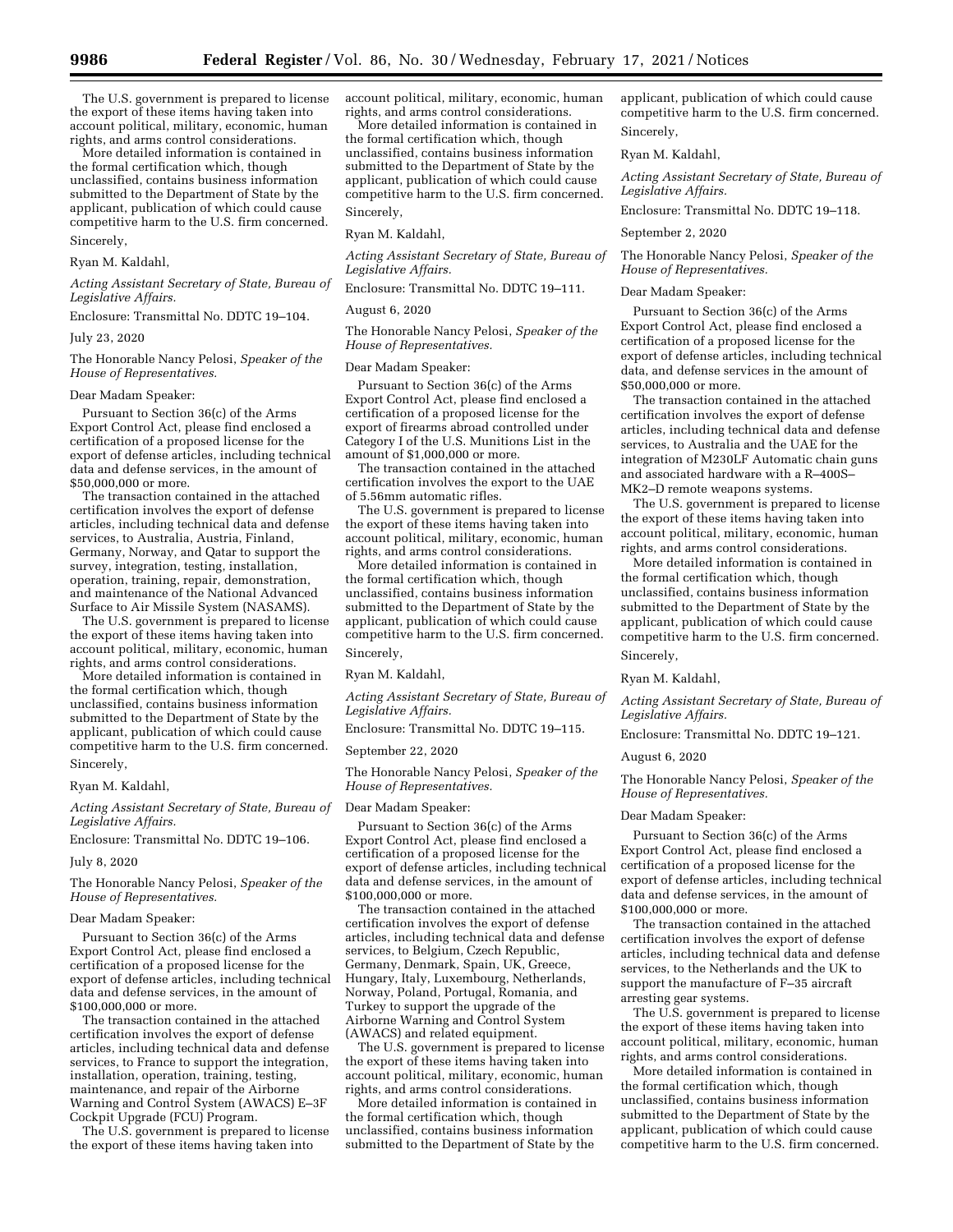Ryan M. Kaldahl,

*Acting Assistant Secretary of State, Bureau of Legislative Affairs.* 

Enclosure: Transmittal No. DDTC 19–122.

September 2, 2020

The Honorable Nancy Pelosi, *Speaker of the House of Representatives.* 

### Dear Madam Speaker:

Pursuant to Section 36(c) of the Arms Export Control Act, please find enclosed a certification of a proposed license for the export of defense articles, including technical data and defense services, in the amount of \$100,000,000 or more.

The transaction contained in the attached certification involves the export of defense articles, including technical data and defense services, to Japan to support the direct commercial sale, support, operation, testing, training, logistical support, maintenance, and repair of the radar antennas and cooling systems for the Aegis Ashore Japan Program.

The U.S. government is prepared to license the export of these items having taken into account political, military, economic, human rights, and arms control considerations.

More detailed information is contained in the formal certification which, though unclassified, contains business information submitted to the Department of State by the applicant, publication of which could cause competitive harm to the U.S. firm concerned. Sincerely,

Ryan M. Kaldahl,

*Acting Assistant Secretary of State, Bureau of Legislative Affairs.* 

Enclosure: Transmittal No. DDTC 19–127.

#### September 2, 2020

The Honorable Nancy Pelosi, *Speaker of the House of Representatives.* 

#### Dear Madam Speaker:

Pursuant to Sections (c) 36 of the Arms Export Control Act, please find enclosed a certification of a proposed license for the export of defense articles, including technical data and defense services, in the amount of \$100,000,000 or more.

The transaction contained in the attached certification involves the export of defense articles, including technical data, and defense services to Italy to support the manufacture, assembly, inspection, and delivery of F–135 propulsions systems.

The U.S. government is prepared to license the export of these items having taken into account political, military, economic, human rights, and arms control considerations.

More detailed information is contained in the formal certification which, though unclassified, contains business information submitted to the Department of State by the applicant, publication of which could cause competitive harm to the U.S. firm concerned. Sincerely,

Ryan M. Kaldahl,

*Acting Assistant Secretary of State, Bureau of Legislative Affairs.* 

Enclosure: Transmittal No. DDTC 20–007.

July 17, 2020

The Honorable Nancy Pelosi, *Speaker of the House of Representatives.* 

#### Dear Madam Speaker:

Pursuant to Section 36(c) of the Arms Export Control Act, please find enclosed a certification of a proposed license for the export of defense articles, including technical data and defense services, in the amount of \$50,000,000 or more.

The transaction contained in the attached certification involves the export of defense articles, including technical data and defense services, to Saudi Arabia, Australia and the UK to support the integration, installation, operation, training, testing, maintenance, and repair of Falcon III Communications Systems.

The U.S. government is prepared to license the export of these items having taken into account political, military, economic, human rights, and arms control considerations.

More detailed information is contained in the formal certification which, though unclassified, contains business information submitted to the Department of State by the applicant, publication of which could cause competitive harm to the U.S. firm concerned. Sincerely,

Ryan M. Kaldahl,

*Acting Assistant Secretary of State, Bureau of Legislative Affairs.* 

Enclosure: Transmittal No. DDTC 20–008.

[August 1, 2020]

The Honorable Nancy Pelosi, *Speaker of the House of Representatives.* 

Dear Madam Speaker:

Pursuant to Section 36(d) of the Arms Export Control Act, please find enclosed a certification of a proposed license for the export of defense articles, including technical data and defense services, for the manufacture of significant military equipment abroad.

The transaction contained in the attached certification involves the export of defense articles, including technical data and defense services, to Austria, Belgium, Netherlands, Norway, Germany, Portugal, Saudi Arabia, Spain and the UK to support the manufacture, integration, installation, operation, training, testing, maintenance, sales, and repair of aircraft countermeasures for use with CH–47 Chinook, EH–101 Merlin Mark 2, and Puma rotary wing aircraft.

The U.S. government is prepared to license the export of these items having taken into account political, military, economic, human rights, and arms control considerations.

More detailed information is contained in the formal certification which, though unclassified, contains business information submitted to the Department of State by the applicant, publication of which could cause competitive harm to the U.S. firm concerned.

Sincerely,

Ryan M. Kaldahl,

*Acting Assistant Secretary of State, Bureau of Legislative Affairs.* 

Enclosure: Transmittal No. DDTC 20–010.

July 23, 2020

The Honorable Nancy Pelosi, *Speaker of the House of Representatives.* 

# Dear Madam Speaker:

Pursuant to Section 36(d) of the Arms Export Control Act, please find enclosed a certification of a proposed license for the export of defense articles, including technical data and defense services, for the manufacture of significant military equipment abroad.

The transaction contained in the attached certification involves the export of defense articles, including technical data and defense services, to Qatar to support the manufacture, production, integration, troubleshooting, and maintenance of the Fusion Rail System onto ARX 160 rifles.

The U.S. government is prepared to license the export of these items having taken into account political, military, economic, human rights, and arms control considerations.

More detailed information is contained in the formal certification which, though unclassified, contains business information submitted to the Department of State by the applicant, publication of which could cause competitive harm to the U.S. firm concerned. Sincerely,

Ryan M. Kaldahl,

*Acting Assistant Secretary of State, Bureau of Legislative Affairs.* 

Enclosure: Transmittal No. DDTC 20–013.

[August 1, 2020]

The Honorable Nancy Pelosi, *Speaker of the House of Representatives.* 

#### Dear Madam Speaker:

Pursuant to Section 36(c) and (d) of the Arms Export Control Act, please find enclosed a certification of a proposed license for the manufacture of significant military equipment abroad and the export of firearms, parts, and components abroad controlled under Category I of the U.S. Munitions List in the amount of \$1,000,000 or more.

The transaction contained in the attached certification involves the export of defense articles, including technical data and defense services, to Qatar to support the manufacture of upper and lower receivers and charging handle components for the KMA 762 7.62mm automatic rifle.

The U.S. government is prepared to license the export of these items having taken into account political, military, economic, human rights, and arms control considerations.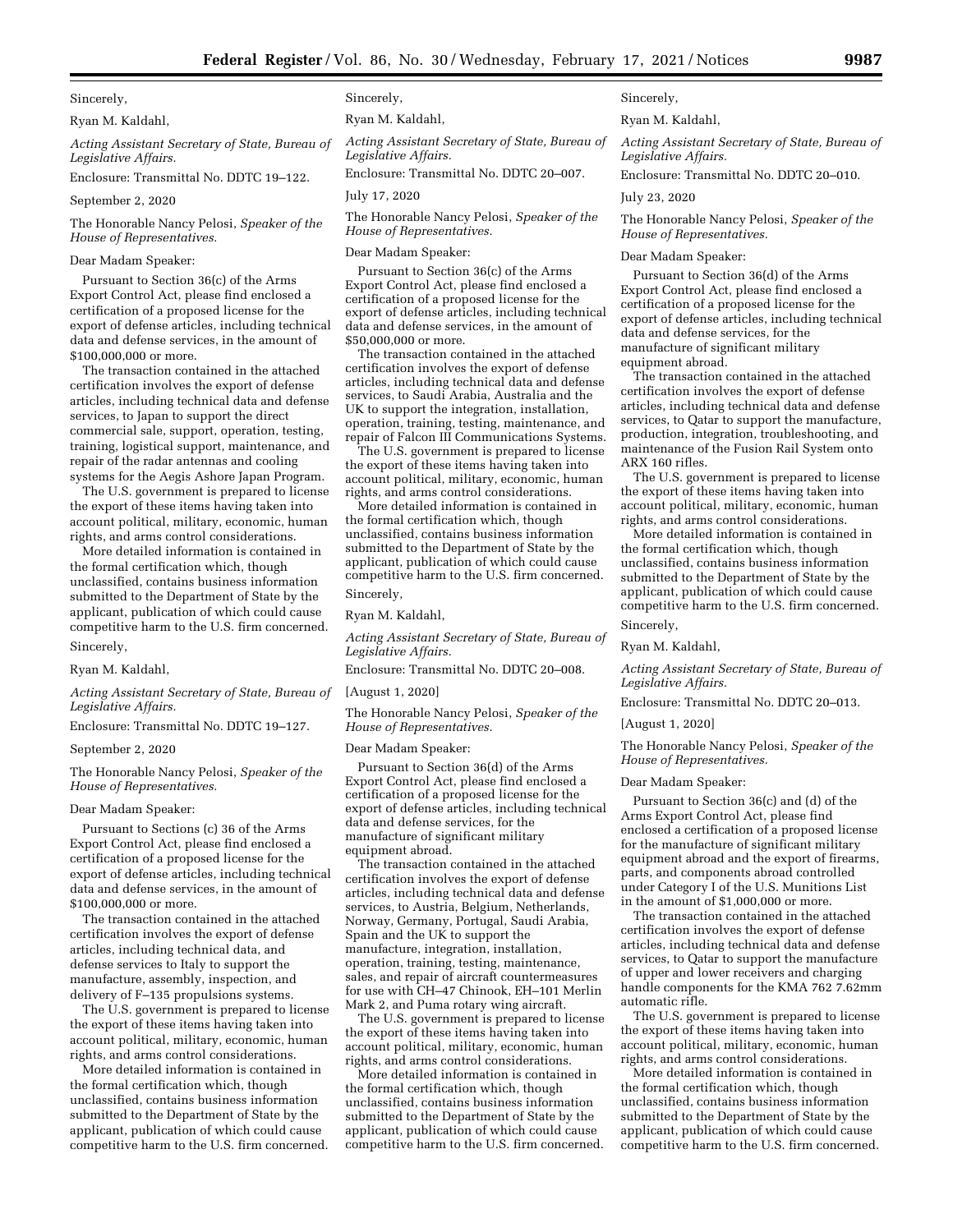Ryan M. Kaldahl,

*Acting Assistant Secretary of State, Bureau of Legislative Affairs.* 

Enclosure: Transmittal No. DDTC 20–014.

September 2, 2020

The Honorable Nancy Pelosi, *Speaker of the House of Representatives.* 

# Dear Madam Speaker:

Pursuant to Section 36(d) of the Arms Export Control Act, I am transmitting, herewith, certification of a proposed license for the export of defense articles, including technical data and defense services, for the manufacture of significant military equipment abroad.

The transaction contained in the attached certification involves the export of technical data, and defense services to the Republic of Korea to support the replication and incorporation of object code of the Have Quick I/II Electronic-Counter Counter Measure (ECCM) waveform into Software Compliant Architecture (SCA)-compliant radio equipment.

The U.S. government is prepared to license the export of these items having taken into account political, military, economic, human rights, and arms control considerations.

More detailed information is contained in the formal certification which, though unclassified, contains business information submitted to the Department of State by the applicant, publication of which could cause competitive harm to the U.S. firm concerned. Sincerely,

Ryan M. Kaldahl,

*Acting Assistant Secretary of State, Bureau of Legislative Affairs.* 

Enclosure: Transmittal No. DDTC 20–015.

# July 31, 2020

The Honorable Nancy Pelosi, *Speaker of the House of Representatives.* 

#### Dear Madam Speaker:

Pursuant to Section 36(c) of the Arms Export Control Act, please find enclosed a certification of a proposed license amendment for the export of defense articles, including technical data and defense services, in the amount of \$50,000,000 or more.

The transaction contained in the attached certification involves the export of defense articles, including technical data and defense services, to Mexico to support the manufacture of aircraft electrical and environmental components for use in various U.S. combat aircraft.

The U.S. government is prepared to license the export of these items having taken into account political, military, economic, human rights, and arms control considerations.

More detailed information is contained in the formal certification which, though unclassified, contains business information submitted to the Department of State by the applicant, publication of which could cause competitive harm to the U.S. firm concerned. Sincerely,

Ryan M. Kaldahl,

*Acting Assistant Secretary of State, Bureau of Legislative Affairs.* 

Enclosure: Transmittal No. DDTC 20–016.

August 6, 2020

The Honorable Nancy Pelosi, *Speaker of the House of Representatives.* 

#### Dear Madam Speaker:

Pursuant to Section 36(c) of the Arms Export Control Act, please find enclosed a certification of a proposed license for the export of defense articles, including technical data and defense services, in the amount of \$50,000,000 or more.

The transaction contained in the attached certification involves the export of defense articles, including technical data and defense services, to France and the UAE to support the integration of the SNIPER Advanced Targeting Pod on Mirage aircraft.

The U.S. government is prepared to license the export of these items having taken into account political, military, economic, human rights, and arms control considerations.

More detailed information is contained in the formal certification which, though unclassified, contains business information submitted to the Department of State by the applicant, publication of which could cause competitive harm to the U.S. firm concerned. Sincerely,

Ryan M. Kaldahl,

*Acting Assistant Secretary of State, Bureau of Legislative Affairs.* 

Enclosure: Transmittal No. DDTC 20–018.

September 2, 2020

The Honorable Nancy Pelosi, *Speaker of the House of Representatives.* 

# Dear Madam Speaker:

Pursuant to Section 36(d) of the Arms Export Control Act, please find enclosed a certification of a proposed license for the export of defense articles, including technical data and defense services, for the manufacture of significant military equipment abroad.

The transaction contained in the attached certification involves the export of defense articles, including technical data and defense services, to Qatar to support the manufacture, integration, installation, operation, training, testing, maintenance, and repair of 40mm grenade launchers.

The U.S. government is prepared to license the export of these items having taken into account political, military, economic, human rights, and arms control considerations.

More detailed information is contained in the formal certification which, though unclassified, contains business information submitted to the Department of State by the applicant, publication of which could cause competitive harm to the U.S. firm concerned. Sincerely,

Ryan M. Kaldahl,

*Acting Assistant Secretary of State, Bureau of Legislative Affairs.* 

Enclosure: Transmittal No. DDTC 20–019.

September 11, 2020

The Honorable Nancy Pelosi, *Speaker of the House of Representatives.* 

### Dear Madam Speaker:

Pursuant to Section 36(c) and (d) of the Arms Export Control Act, please find enclosed a certification of a proposed license for the export of defense articles, including technical data, and defense services in the amount of \$50,000,000 or more.

The transaction contained in the attached certification involves the export of defense articles, including technical data, and defense services to Mexico to support the manufacture, test, inspection and rework of parts and components of various gas turbine engines for use in U.S. military air and ground platforms consisting of F–35, F–22, F–18, B–1B, B–2A, M1A1, F117, CH–47 and AW–159.

The U.S. government is prepared to license the export of these items having taken into account political, military, economic, human rights, and arms control considerations.

More detailed information is contained in the formal certification which, though unclassified, contains business information submitted to the Department of State by the applicant, publication of which could cause competitive harm to the U.S. firm concerned. Sincerely,

Ryan M. Kaldahl,

*Acting Assistant Secretary of State, Bureau of Legislative Affairs.* 

Enclosure: Transmittal No. DDTC 20–020.

### August 19, 2020

The Honorable Nancy Pelosi, *Speaker of the House of Representatives.* 

# Dear Madam Speaker:

Pursuant to Section 36(c) of the Arms Export Control Act, please find enclosed a certification of a proposed license amendment for the export of defense articles, including technical data, and defense services in the amount of \$100,000,000 or more.

The transaction contained in the attached certification involves the export of defense articles, including technical data, and defense services to Belgium, France, Germany, the Netherlands, and the UK to support the licensed manufacture of Patriot PAC–3 Missile Segment Canister Assemblies.

The U.S. government is prepared to license the export of these items having taken into account political, military, economic, human rights, and arms control considerations.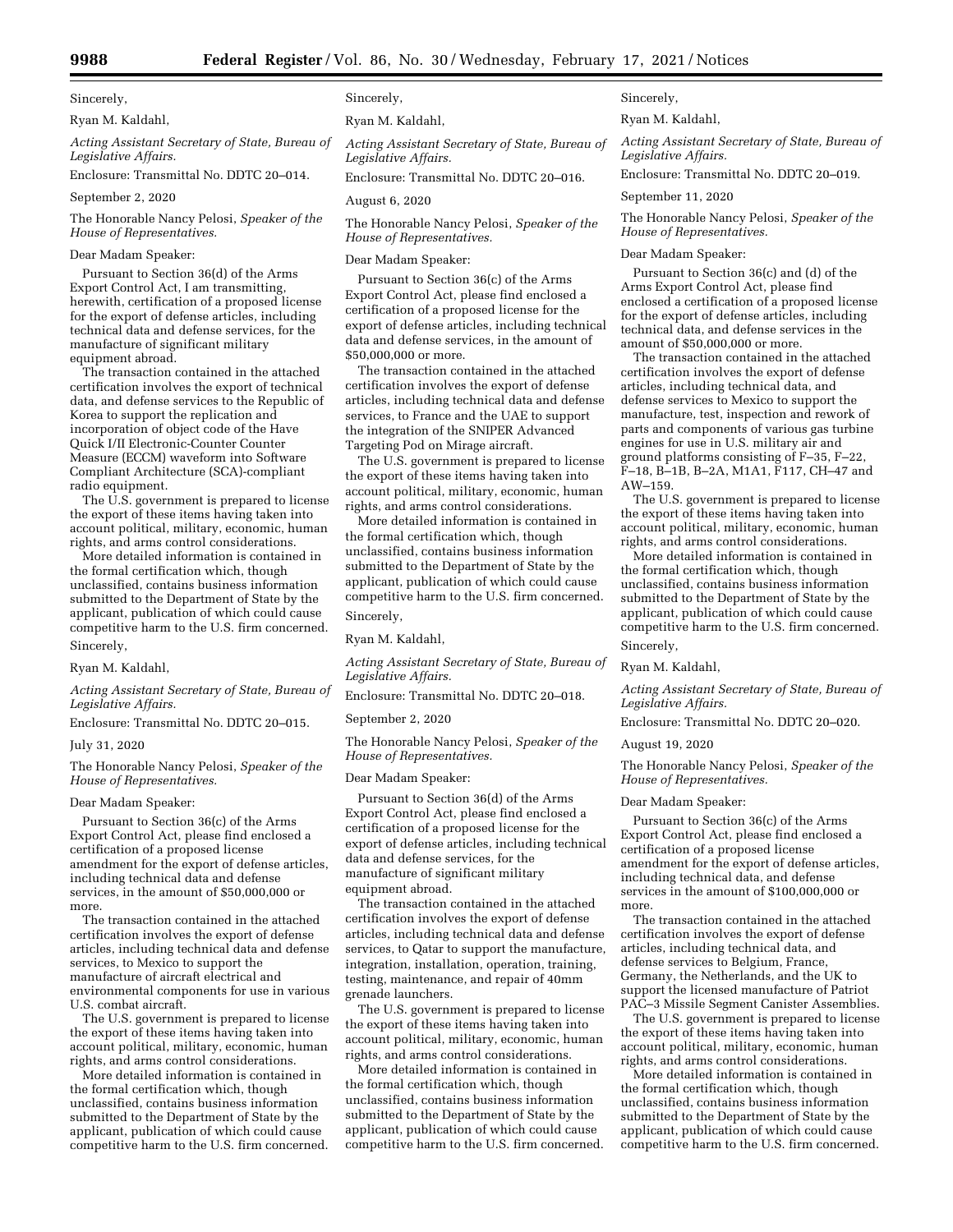Ryan M. Kaldahl,

*Acting Assistant Secretary of State, Bureau of Legislative Affairs.* 

Enclosure: Transmittal No. DDTC 20–021.

September 2, 2020

The Honorable Nancy Pelosi, *Speaker of the House of Representatives.* 

### Dear Madam Speaker:

Pursuant to Section 36(c) of the Arms Export Control Act, please find enclosed a certification of a proposed license amendment for the export of defense articles, including technical data and defense services, in the amount of \$50,000,000 or more.

The transaction contained in the attached certification involves the export of defense articles, including technical data and defense services, to the UAE and the UK to support the preparation, shipment, delivery, and acceptance of the Guidance Enhanced Missiles (GEM–T).

The U.S. government is prepared to license the export of these items having taken into account political, military, economic, human rights, and arms control considerations.

More detailed information is contained in the formal certification which, though unclassified, contains business information submitted to the Department of State by the applicant, publication of which could cause competitive harm to the U.S. firm concerned. Sincerely,

#### Ryan M. Kaldahl,

*Acting Assistant Secretary of State, Bureau of Legislative Affairs,* 

Enclosure: Transmittal No. DDTC 20–022.

### September 2, 2020

The Honorable Nancy Pelosi, *Speaker of the House of Representatives.* 

#### Dear Madam Speaker:

Pursuant to Section 36(d) of the Arms Export Control Act, please find enclosed a certification of a proposed license for the export of defense articles, including technical data and defense services, for the manufacture of significant military equipment abroad.

The transaction contained in the attached certification involves the export of defense articles, including technical data and defense services, to Tunisia to support the manufacture, integration, installation, operation, training, testing, maintenance, and repair of the F–135 Propulsion System.

The U.S. government is prepared to license the export of these items having taken into account political, military, economic, human rights, and arms control considerations.

More detailed information is contained in the formal certification which, though unclassified, contains business information submitted to the Department of State by the applicant, publication of which could cause competitive harm to the U.S. firm concerned. Sincerely,

Ryan M. Kaldahl,

*Acting Assistant Secretary of State, Bureau of Legislative Affairs.* 

Enclosure: Transmittal No. DDTC 20–023.

July 8, 2020

The Honorable Nancy Pelosi, *Speaker of the House of Representatives.* 

Dear Madam Speaker:

Pursuant to Section 36(c) of the Arms Export Control Act, please find enclosed a certification of a proposed license for the export of defense articles, including technical data and defense services, in the amount of \$100,000,000 or more.

The transaction contained in the attached certification involves the export of defense articles, including technical data and defense services, to the UK support the manufacture, assembly, repair, testing, maintenance, and design modification of various parts and components for the Lift System modules for the F–35 Lightning II Short Take-Off Vertical Landing (STOVL) variant.

The U.S. government is prepared to license the export of these items having taken into account political, military, economic, human rights, and arms control considerations.

More detailed information is contained in the formal certification which, though unclassified, contains business information submitted to the Department of State by the applicant, publication of which could cause competitive harm to the U.S. firm concerned. Sincerely,

Ryan M. Kaldahl,

*Acting Assistant Secretary of State, Bureau of Legislative Affairs.* 

Enclosure: Transmittal No. DDTC 20–024.

#### [August 1, 2020]

The Honorable Nancy Pelosi, *Speaker of the House of Representatives.* 

#### Dear Madam Speaker:

Pursuant to Section 36(c) of the Arms Export Control Act, please find enclosed a certification of a proposed license for the export of defense articles, including technical data and defense services, in the amount of \$100,000,000 or more.

The transaction contained in the attached certification involves the export of defense articles, including technical data and defense services, to France and Japan to support the development and modification of the Falcon F2000LXS Maritime Surveillance Aircraft.

The U.S. government is prepared to license the export of these items having taken into account political, military, economic, human rights, and arms control considerations.

More detailed information is contained in the formal certification which, though unclassified, contains business information submitted to the Department of State by the applicant, publication of which could cause competitive harm to the U.S. firm concerned. Sincerely,

Ryan M. Kaldahl,

*Acting Assistant Secretary of State, Bureau of Legislative Affairs.* 

Enclosure: Transmittal No. DDTC 20–030.

September 2, 2020

The Honorable Nancy Pelosi, *Speaker of the House of Representatives.* 

#### Dear Madam Speaker:

Pursuant to Sections 36(c) and (d) of the Arms Export Control Act, please find enclosed a certification of a proposed license for the manufacture of major defense equipment abroad and the export of defense articles, including technical data, and defense services in the amount of \$25,000,000 or more.

The transaction contained in the attached certification involves the export of defense articles, including technical data, and defense services to Japan to support the manufacture, assembly, inspection, test and support of the MK41 Vertical Launch System (VLS) for the Aegis Ashore program.

The U.S. government is prepared to license the export of these items having taken into account political, military, economic, human rights, and arms control considerations.

More detailed information is contained in the formal certification which, though unclassified, contains business information submitted to the Department of State by the applicant, publication of which could cause competitive harm to the U.S. firm concerned. Sincerely,

Ryan M. Kaldahl,

*Acting Assistant Secretary of State, Bureau of Legislative Affairs.* 

Enclosure: Transmittal No. DDTC 20–032.

September 2, 2020

The Honorable Nancy Pelosi, *Speaker of the House of Representatives.* 

# Dear Madam Speaker:

Pursuant to Section 36(c) of the Arms Export Control Act, please find enclosed a certification of a proposed license for the export of defense articles, including technical data and defense services, in the amount of \$50,000,000 or more.

The transaction contained in the attached certification involves the export of defense articles, including technical data and defense services, to Poland, France, Ireland and UK to support the design, development, and subsequent manufacture of the 737–800 Next Generation Government Aircraft for Presidential Transport.

The U.S. government is prepared to license the export of these items having taken into account political, military, economic, human rights, and arms control considerations.